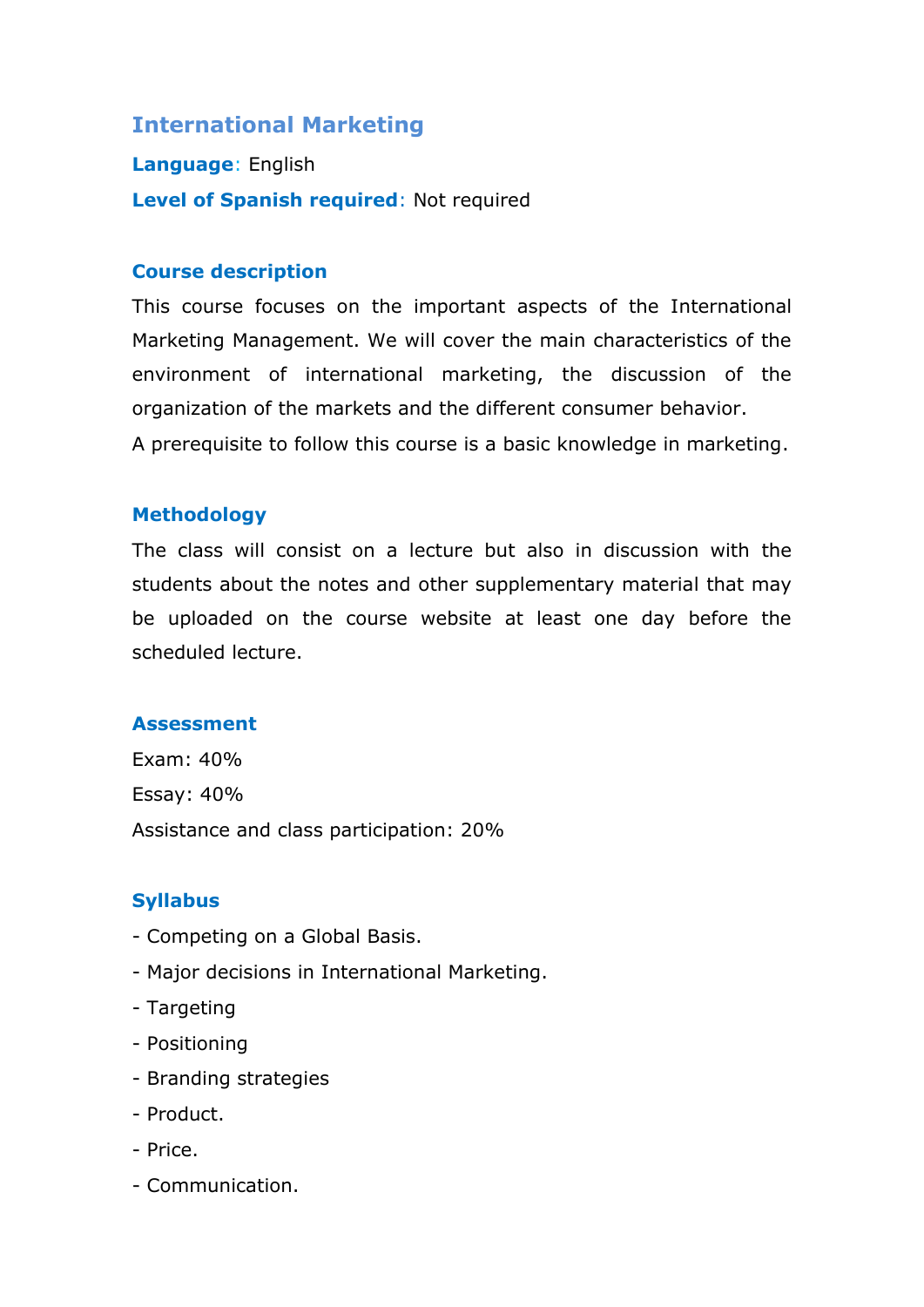- Distribution.

# **Weekly program**

### WEEK ONE

| <b>Classes Subjects</b>                                   |
|-----------------------------------------------------------|
| Class 1   Contemporary Issues in International Marketing. |
| Class 2   Competing on a Global Basis.                    |

### WEEK TWO

| <b>Classes Subjects</b>                                             |
|---------------------------------------------------------------------|
| Class 3 International Marketing: Context and Strategy.              |
| Class 4   Major decisions in International Marketing: introduction. |

# WEEK THREE

| <b>Classes Subjects</b> |                       |                                                            |  |
|-------------------------|-----------------------|------------------------------------------------------------|--|
| Class 5                 | whether to go abroad. | Major decisions in International Marketing: Deciding       |  |
| Class 6                 | markets to enter.     | Major decisions in International Marketing: Deciding which |  |

# WEEK FOUR

|         | <b>Classes Subjects</b>                                             |
|---------|---------------------------------------------------------------------|
|         | Class 7 Major decisions in International Marketing: Deciding how to |
|         | enter the market.                                                   |
| Class 8 | Deciding on the marketing program (marketing strategy               |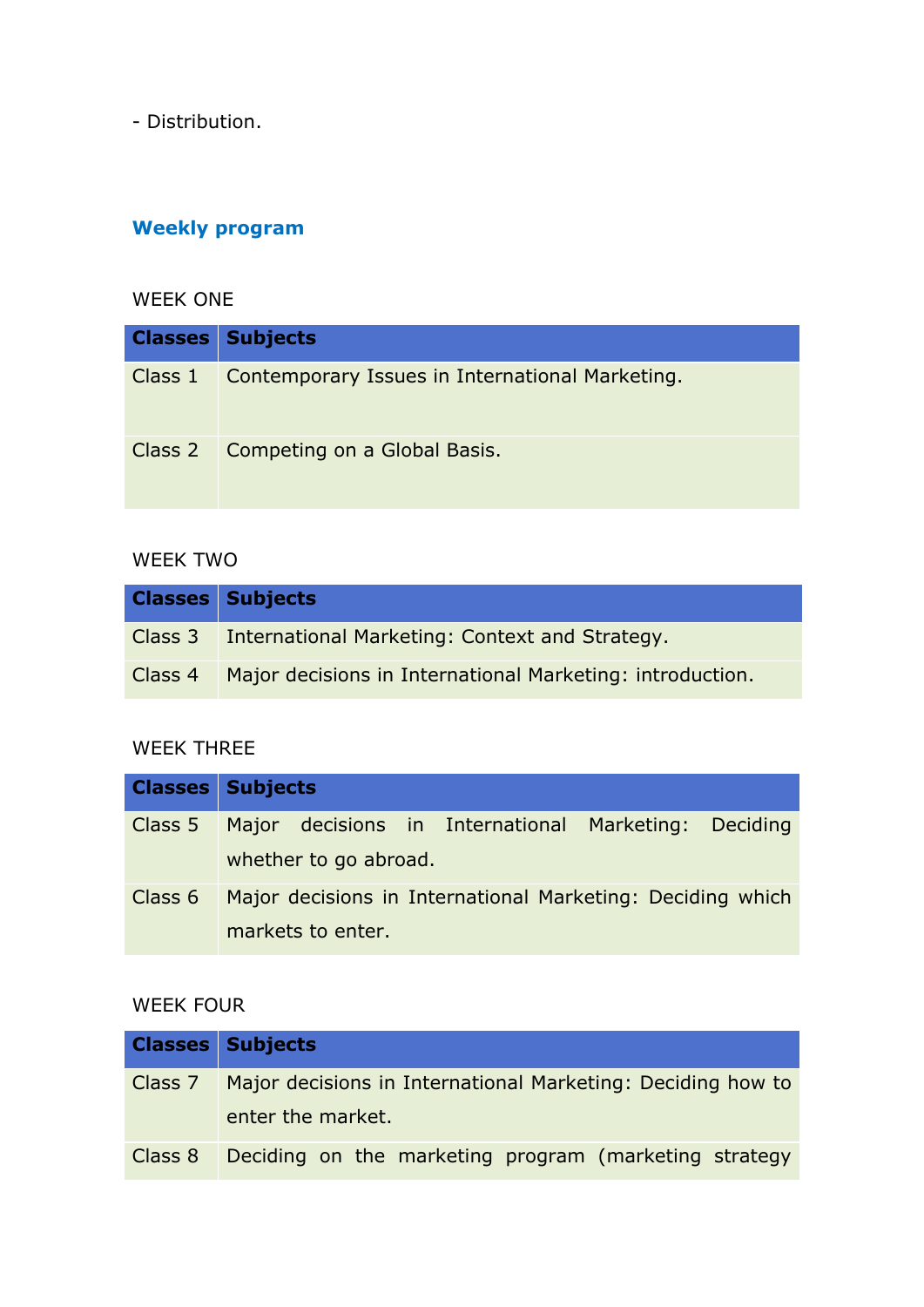**and Mix).** 

### WEEK FIVE

| <b>Classes Subjects</b>                             |
|-----------------------------------------------------|
| Class 9 Marketing Management.                       |
| Class 10 Marketing Research. Research Dissertation. |

# WEEK SIX

|              | <b>Classes Subjects</b>  |
|--------------|--------------------------|
| <b>Class</b> | Targeting. Case study.   |
| 11           |                          |
| <b>Class</b> | Positioning. Case study. |
| 12           |                          |

### WEEK SEVEN

|              | <b>Classes Subjects</b> |
|--------------|-------------------------|
| <b>Class</b> | Branding strategies.    |
| 13           |                         |
| <b>Class</b> | Products and prices.    |
| 14           |                         |

# WEEK EIGHT

| <b>Classes Subjects</b>             |
|-------------------------------------|
| Class 15 Communication. Case study. |
| Class 16 Distribution. Case study.  |
| Class 17 Final Exam                 |